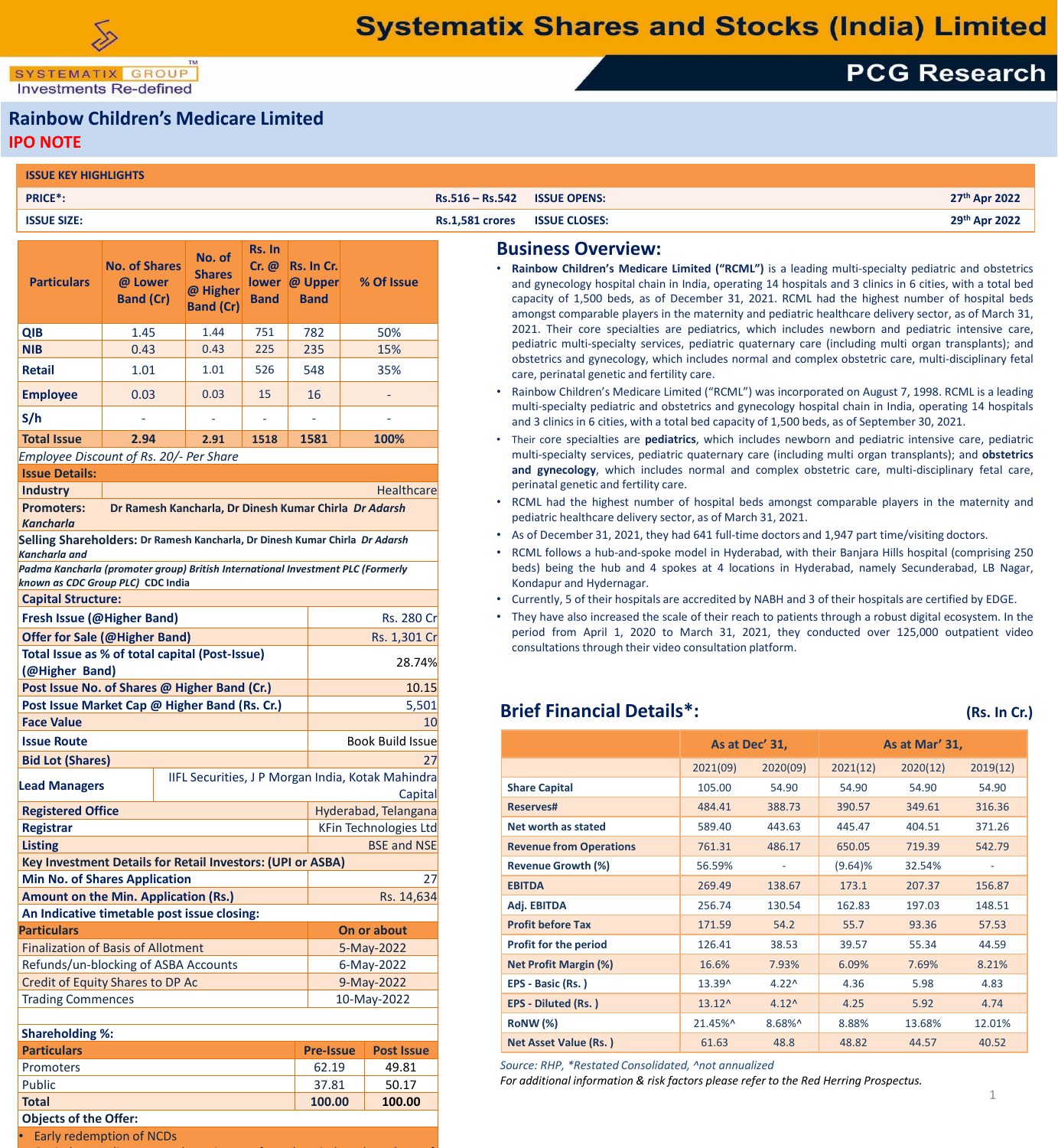### **OBJECTS OF THE ISSUE**

| The net proceeds of the Fresh Issue are proposed to be utilised as:                                |            |  |  |  |  |  |
|----------------------------------------------------------------------------------------------------|------------|--|--|--|--|--|
| <b>Objects</b>                                                                                     | Amount     |  |  |  |  |  |
|                                                                                                    | $RS$ . Cr) |  |  |  |  |  |
| Early redemption of NCDs issued by the company, in full;                                           | 40         |  |  |  |  |  |
| Capital expenditure towards setting up of new hospitals and purchase of medical equipment for such |            |  |  |  |  |  |
| new hospitals; and                                                                                 | 170        |  |  |  |  |  |
| <b>General Corporate Purposes</b>                                                                  | $\bullet$  |  |  |  |  |  |
| <b>Total</b>                                                                                       | $\bullet$  |  |  |  |  |  |

## **PROPOSED SCHEDULE OF IMPLEMENTATION AND UTILIZATION OF NET PROCEEDS:( Rs. IN CR)**

| <b>Particulars</b>                                                                                                  | from the Net<br><b>Proceeds</b> |             | <b>Estimated deployment of the Net Proceeds</b> |                          |  |  |  |
|---------------------------------------------------------------------------------------------------------------------|---------------------------------|-------------|-------------------------------------------------|--------------------------|--|--|--|
|                                                                                                                     |                                 | Fiscal 2023 | Fiscal 2024                                     | Fiscal 2025              |  |  |  |
| Early redemption of NCDs issued by the company, in full                                                             | 40                              | 40          | $\overline{\phantom{a}}$                        | $\overline{\phantom{0}}$ |  |  |  |
| Capital expenditure towards setting up of new hospitals and<br>purchase of medical equipment for such new hospitals | 170                             | 106.5       | 43.5                                            | 20                       |  |  |  |
| <b>General Corporate Purposes</b>                                                                                   |                                 | $\bullet$   | $\blacksquare$                                  | Į.                       |  |  |  |

### **OFFER DETAILS**

| <b>The Offer</b>                                                          | <b>No. of Shares</b>                                |                                                                                            |  |  |
|---------------------------------------------------------------------------|-----------------------------------------------------|--------------------------------------------------------------------------------------------|--|--|
| Fresh Issue (Rs. 280 Cr)                                                  | Approx. upto 5,426,357 ~- 5,166,052 ^ Equity Shares |                                                                                            |  |  |
| <b>Offer for Sale: Name of Selling Shareholder</b>                        | Upto 24,000,900 Equity Shares                       | Weighted Average Cost of<br>Acquisition per Equity Share on<br>a fully diluted basis (Rs.) |  |  |
| <b>The Promoter Selling Shareholder:</b>                                  |                                                     |                                                                                            |  |  |
| Dr Ramesh Kancharla                                                       | Upto 5,354,630 Equity Shares                        | 7.32                                                                                       |  |  |
| Dr Dinesh Kumar Chirla                                                    | Upto 1,926,690 Equity Shares                        | 0.91                                                                                       |  |  |
| Dr Adarsh Kancharla                                                       | Upto 1,445,020 Equity Shares                        | Nil                                                                                        |  |  |
| <b>The Promoter Group Selling Shareholders:</b>                           |                                                     |                                                                                            |  |  |
| Padma Kancharla                                                           | 608,448 Equity Shares<br>Upto                       | Nil                                                                                        |  |  |
| The Investor Selling Shareholders:                                        |                                                     |                                                                                            |  |  |
| British International Investment PLC (Formerly known as CDC Group<br>PLC) | Upto 9,632,876 Equity Shares                        | 54.5                                                                                       |  |  |
| <b>CDC India</b>                                                          | Upto 5,033,236 Equity Shares                        | 110.29                                                                                     |  |  |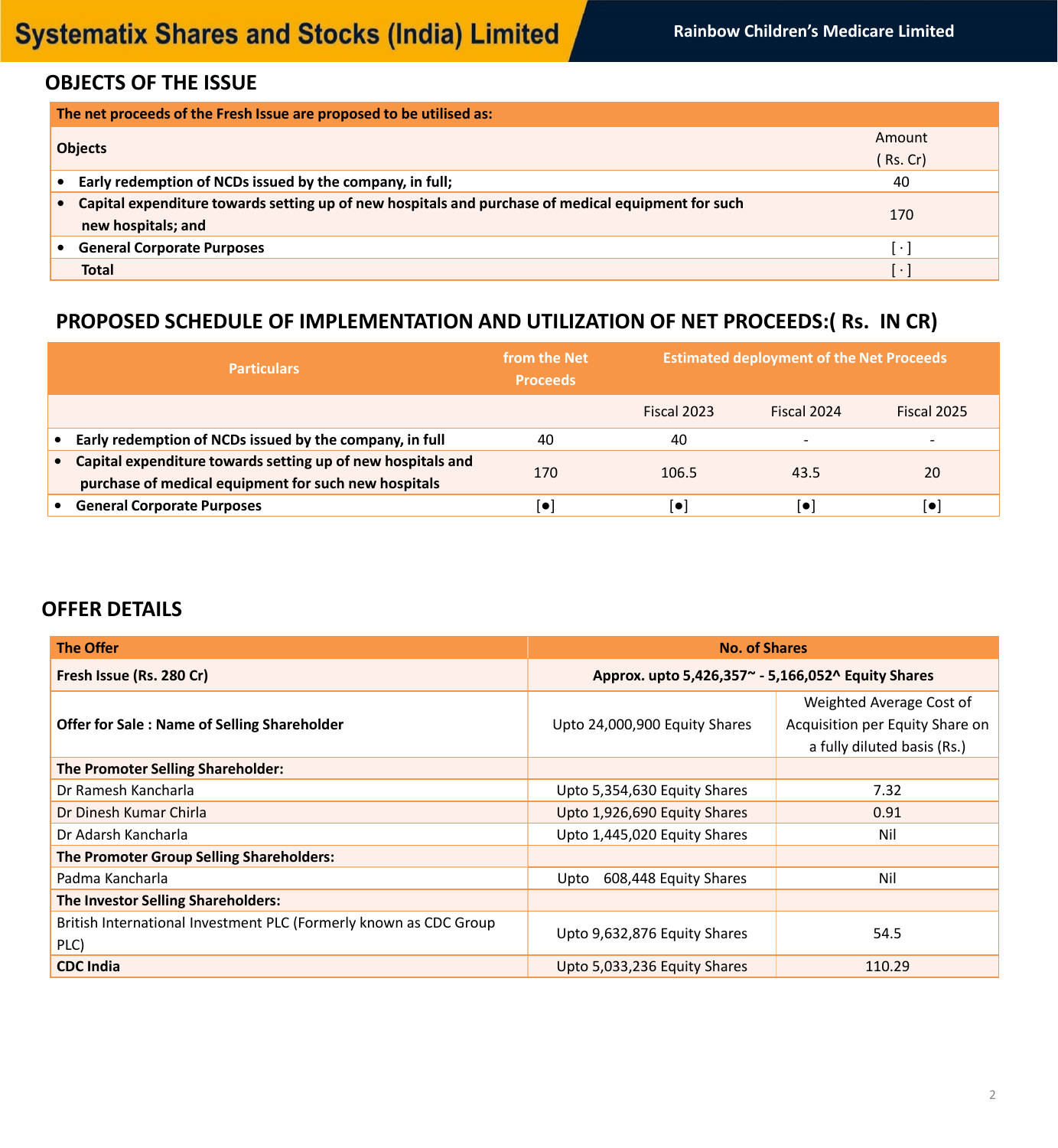#### **Size and Nature of Business**

RCML operates a total of 14 hospitals and 3 clinics, 5 of which are NABH-accredited and 3 of which have received EDGE certification.

RCML offers comprehensive healthcare services across their core specialties of (i) pediatrics, including newborn and pediatric intensive care, pediatric multi-specialty care services and pediatric quaternary care, where they also perform multi-organ transplants in children, and (ii) obstetrics and gynecology, including normal and complex obstetric care, multi-disciplinary fetal care and perinatal genetic care, as well as fertility treatment, where they offer a wide range of assisted reproduction treatments. Other services primarily include :- *Pediatric services (including secondary, tertiary and quaternary care) Hospitals/Healthcare* 

Fertility care services

#### **COMPETITIVE STRENGTHS**

- Ability to conceptualize, create and operate specialized children's hospitals
- Leading pediatric multi-specialty healthcare chain with strong clinical expertise in managing complex diseases
- Comprehensive perinatal care provider, with synergies between pediatric and obstetrics and gynecology services
- Hub-and-spoke model that provides synergies and ensures better care and access for patients
- Proven ability to attract, train and retain high-caliber medical professionals
- Strong track record of growth, operational and financial performance
- Experienced senior management team with strong institutional shareholder support

### **KEY BUSINESS STRATEGIES**

- *Strengthen tertiary and quaternary pediatric services in the existing hospitals*
- *Further grow the comprehensive perinatal services offered under "Birthright by Rainbow"*
- *Grow the presence through hub and spoke networks across key geographic clusters and new locations*
- *Initiatives to drive performance efficiencies*
- *Digital healthcare initiatives to address patient convenience, operational efficiencies and expand reach*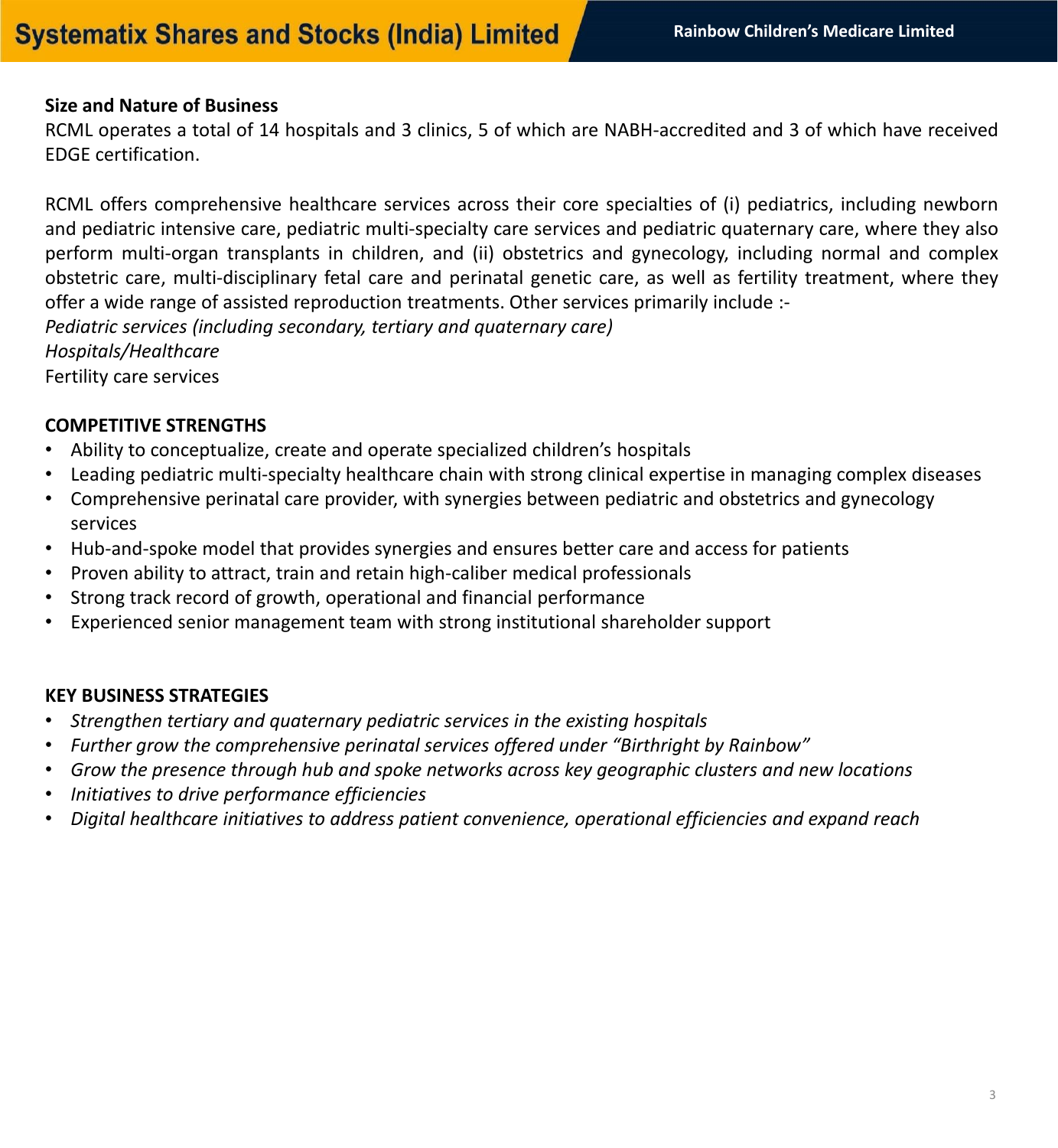## **SHAREHOLDING PATTERN**

| <b>Shareholders</b>                          |                                   | <b>Pre-offer</b>                          |                                        | <b>Post-offer</b>                 |                                              |  |
|----------------------------------------------|-----------------------------------|-------------------------------------------|----------------------------------------|-----------------------------------|----------------------------------------------|--|
|                                              | Number of<br><b>Equity Shares</b> | % of Total Equity<br><b>Share Capital</b> | <b>No. of Shares</b><br><b>offered</b> | Number of<br><b>Equity Shares</b> | % of Total<br><b>Equity Share</b><br>Capital |  |
| <b>Promoter and Promoters Group</b>          |                                   |                                           |                                        |                                   |                                              |  |
| <b>Promoter</b>                              | 52964736                          | 54.98%                                    | 8726340                                | 44238396                          | 43.58%                                       |  |
| <b>Promoters Group</b>                       | 6947648                           | 07.21%                                    | 608448                                 | 6339200                           | 06.25%                                       |  |
| <b>Total for Promoter and Promoter Group</b> | 59912384                          | 62.19%                                    | 9334788                                | 50577596                          | 49.83%                                       |  |
| <b>Public - Selling Shareholders</b>         | 29332224                          | 30.45%                                    | 14666112                               | 14666112                          | 14.45%                                       |  |
| <b>Public - Other</b>                        | 7089400                           | 07.36%                                    | $\qquad \qquad$                        | 36256352                          | 35.72%                                       |  |
| <b>Total for Public Shareholder</b>          | 36421624                          | 37.81%                                    | 14666112                               | 50922464                          | 50.17%                                       |  |
| <b>Total Equity Share Capital</b>            | 96334008                          | 100.00%                                   | 24000900                               | 101500060                         | 100.00%                                      |  |

## **THE KPIs FOR THE PERIOD INDICATED:**

| <b>KPIs</b>                        | <b>9 Months ended</b><br><b>Dec'31</b> | <b>Financial Year Ended March 31,</b> |             |           |  |  |  |
|------------------------------------|----------------------------------------|---------------------------------------|-------------|-----------|--|--|--|
|                                    | 2021                                   | 2021                                  | 2020        | 2019      |  |  |  |
| <b>Bed capacity</b>                | 1,500                                  | 1,475                                 | 1,296       | 1,162     |  |  |  |
| <b>Operational beds</b>            | 1,150                                  | 1,132                                 | 1,001       | 931       |  |  |  |
| <b>Occupancy rate (%)</b>          | 46.18%                                 | 34.23%                                | 56.27%      | 54.13%    |  |  |  |
| <b>Inpatient volume</b>            | 51,075                                 | 51,165                                | 66,871      | 53,422    |  |  |  |
| <b>Outpatient volume</b>           | 6,15,438                               | 6,24,111                              | 9,41,049    | 7,87,345  |  |  |  |
| <b>Number of full-time doctors</b> | 641                                    | 593                                   | 596         | 498       |  |  |  |
| <b>Number of nurses</b>            | 1,586                                  | 1,169                                 | 1,485       | 1,401     |  |  |  |
| ARPOB (Rs.)                        | 1,26,36,661                            | 1,49,25,896                           | 1,07,15,405 | 97,44,124 |  |  |  |
| ARPOB/Day (Rs. per day)            | 45951                                  | 40893                                 | 29,277      | 26,696    |  |  |  |
| ALOS (days)                        | 2.85                                   | 2.57                                  | 3.05        | 3.2       |  |  |  |
| <b>Basic EPS (Rs.)</b>             | 13.39                                  | 4.36                                  | 5.98        | 4.83      |  |  |  |
| <b>RoE</b>                         | 21.29%                                 | 8.82%                                 | 13.52%      | 11.98%    |  |  |  |
| <b>RoCE</b>                        | 22.06%                                 | 10.48%                                | 16.32%      | 11.68%    |  |  |  |

## **REVENUE FROM OPERATIONS**

|                                             |             | 9 months ended Dec'31, | <b>Year Ended March 31,</b> |             |             |  |
|---------------------------------------------|-------------|------------------------|-----------------------------|-------------|-------------|--|
| <b>Customer Verticals</b>                   | 2021        | 2020                   | 2021                        | 2020        | 2019#       |  |
|                                             | Revenue     | Revenue                | Revenue                     | Revenue     | Revenue     |  |
|                                             | (Rs. in Cr) | (Rs. in Cr)            | (Rs. in Cr)                 | (Rs. in Cr) | (Rs. in Cr) |  |
| Income from medical and healthcare services | 753.75      | 479.65                 | 639.99                      | 707.21      | 532.62      |  |
| - Revenue from hospital services            | 669.74      | 403.03                 | 538.01                      | 596.93      | 456.56      |  |
| - Revenue from pharmacy Sales               | 70.66       | 64.44                  | 85.85                       | 94.02       | 69.37       |  |
| - Revenue from Medical Service fee          | 13.34       | 12.19                  | 16.13                       | 16.26       | 6.69        |  |
| <b>Other Operating income</b>               | 7.57        | 6.52                   | 10.06                       | 12.19       | 10.17       |  |
| <b>Total Revenue from Operations</b>        | 761.31      | 486.17                 | 650.05                      | 719.39      | 542.79      |  |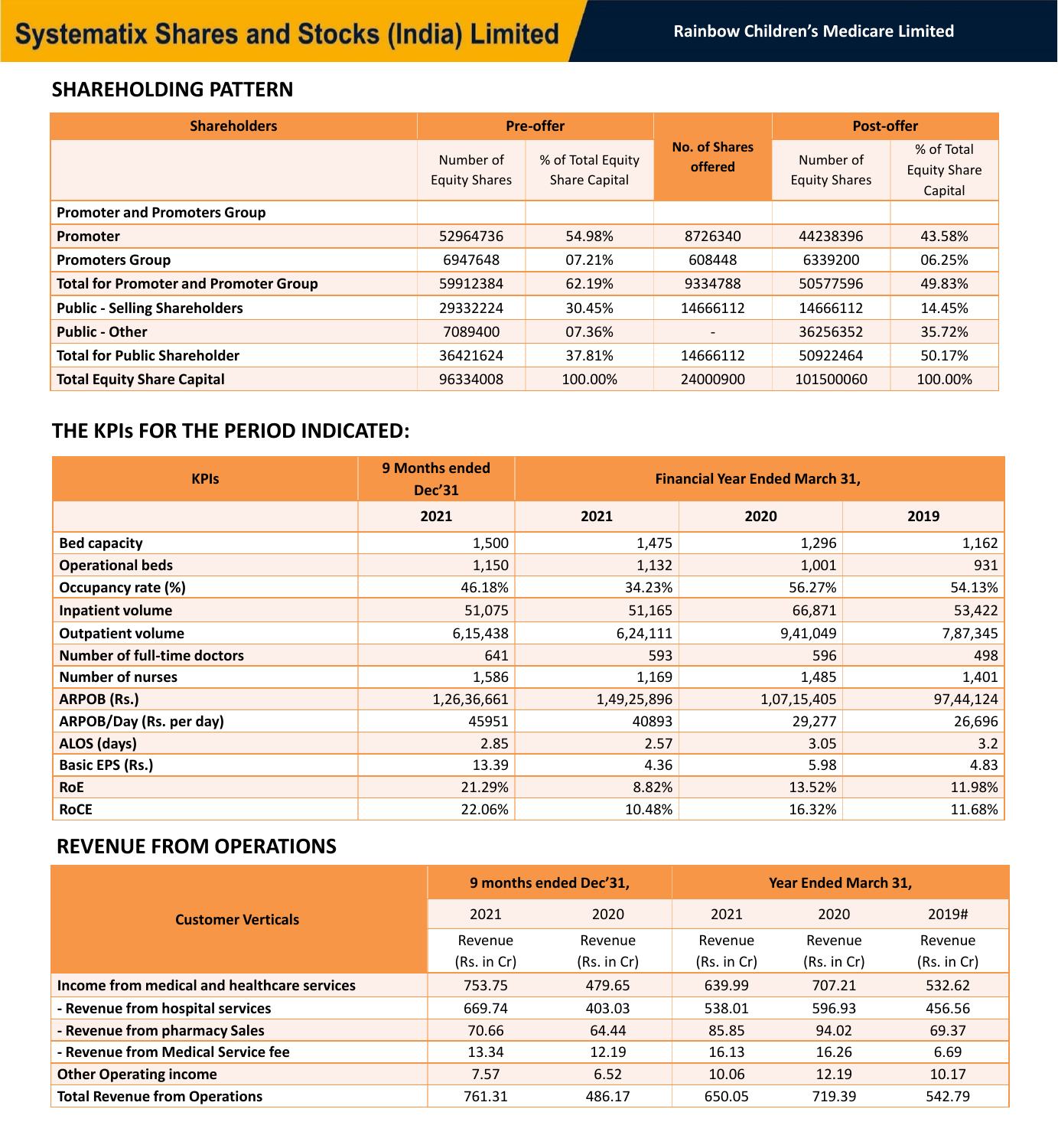## **KEY FINANCIAL RATIOS OF MAJOR PLAYERS**

| <b>Key Financial Ratios (FY20)</b>         | <b>OPBDIT</b><br>margin<br>(%) | <b>Net</b><br>profit<br>margin<br>(%) | <b>RoCE</b> (%) | <b>Gearing</b><br>(times) | <b>Interest</b><br>coverage<br>(times) | <b>Curren</b><br>t ratio | <b>Net cash</b><br>accruals<br>to debt | <b>Working</b><br>capital<br>day | <b>OPBDI</b><br>T/<br><b>CFO</b> |
|--------------------------------------------|--------------------------------|---------------------------------------|-----------------|---------------------------|----------------------------------------|--------------------------|----------------------------------------|----------------------------------|----------------------------------|
| <b>Rainbow Children's Medicare Ltd</b>     | 27.4%                          | 7.7%                                  | 29.8%           | 0.2                       | 4.6                                    | 1.6                      | 1.6                                    | $-128.6$                         | 1.6                              |
| <b>Apollo Health &amp; Lifestyle Ltd</b>   | 9.4%                           | $(11.1)\%$                            | $(10.9)\%$      | <b>NM</b>                 | 1.2                                    | 0.8                      | 0                                      | $-394.2$                         | 1.6                              |
| <b>Kids Clinic India Ltd</b>               | 13.9%                          | (6.4)%                                | 3.1%            | 0.2                       | 1.7                                    | 0.4                      | 0.8                                    | $-197.5$                         | 1.9                              |
| <b>Rhea Healthcare Private Ltd</b>         | (9.9)%                         | $(18.9)\%$                            | $(28.8)\%$      | <b>NM</b>                 | $-0.6$                                 | 0.3                      | $-0.2$                                 | $-213.6$                         | 0.8                              |
| Neonatal care & Research Institute Pvt Ltd | (9.6)%                         | $(16.3)\%$                            | $(34.1)\%$      | 0.2                       | $-23.3$                                | 1.1                      | $-1.3$                                 | $-240.5$                         | 1.1                              |
| <b>Surya Hospitals Pvt Ltd</b>             | 21.9%                          | 12.4%                                 | 24.8%           | 1.2                       | 10.8                                   | 0.6                      | 0.3                                    | $-84.2$                          | 0.8                              |
| Lineage Healthcare Ltd                     | $(8.0)$ %                      | $(70.7)\%$                            | <b>NM</b>       | <b>NM</b>                 | $-0.1$                                 | 0.1                      | $-0.2$                                 | $-2374.3$                        | 0.1                              |

# **COMPARISON WITH LISTED INDUSTRY PEERS (AS ON 31ST MARCH 2021)**

| Name of the Bank                                 | Consolidated/<br><b>Standalone</b> | <b>Face</b><br><b>Value</b> | <b>Total Income</b><br><b>FY 2021 (Rs. Cr)</b> | <b>EPS</b><br>(Diluted) | <b>NAV</b> | P/E                   | <b>RoNW</b> (%) |
|--------------------------------------------------|------------------------------------|-----------------------------|------------------------------------------------|-------------------------|------------|-----------------------|-----------------|
| <b>Rainbow Children's Medicare Ltd</b>           | <b>Consolidated</b>                | 10                          | 660.31                                         | 4.36                    | 48.82      | $\lceil \cdot \rceil$ | 8.88%           |
| <b>Peer Group</b>                                |                                    |                             |                                                |                         |            |                       |                 |
| <b>Apollo Hospitals Enterprise Ltd</b>           | <b>Consolidated</b>                | 5                           | 10605                                          | 10.74                   | 320.1      | 428.88                | 3.30%           |
| <b>Fortis Healthcare Ltd</b>                     | Consolidated                       | 10                          | 4076.68                                        | $-1.45$                 | 81.06      | <b>NA</b>             | $(0.75)\%$      |
| Narayana Hrudalaya Ltd                           | Consolidated                       | 10                          | 2610.52                                        | $-0.7$                  | 54.82      | <b>NA</b>             | $(1.46)\%$      |
| <b>Max Healthcare Institute Ltd</b>              | Consolidated                       | 10                          | 2619.41                                        | $-1.59$                 | 58.37      | <b>NA</b>             | $(2.47)\%$      |
| <b>Krishna Institute of Medical Sciences Ltd</b> | <b>Consolidated</b>                | 10                          | 1340.1                                         | 26.87                   | 111.32     | 54.19                 | 23.74%          |